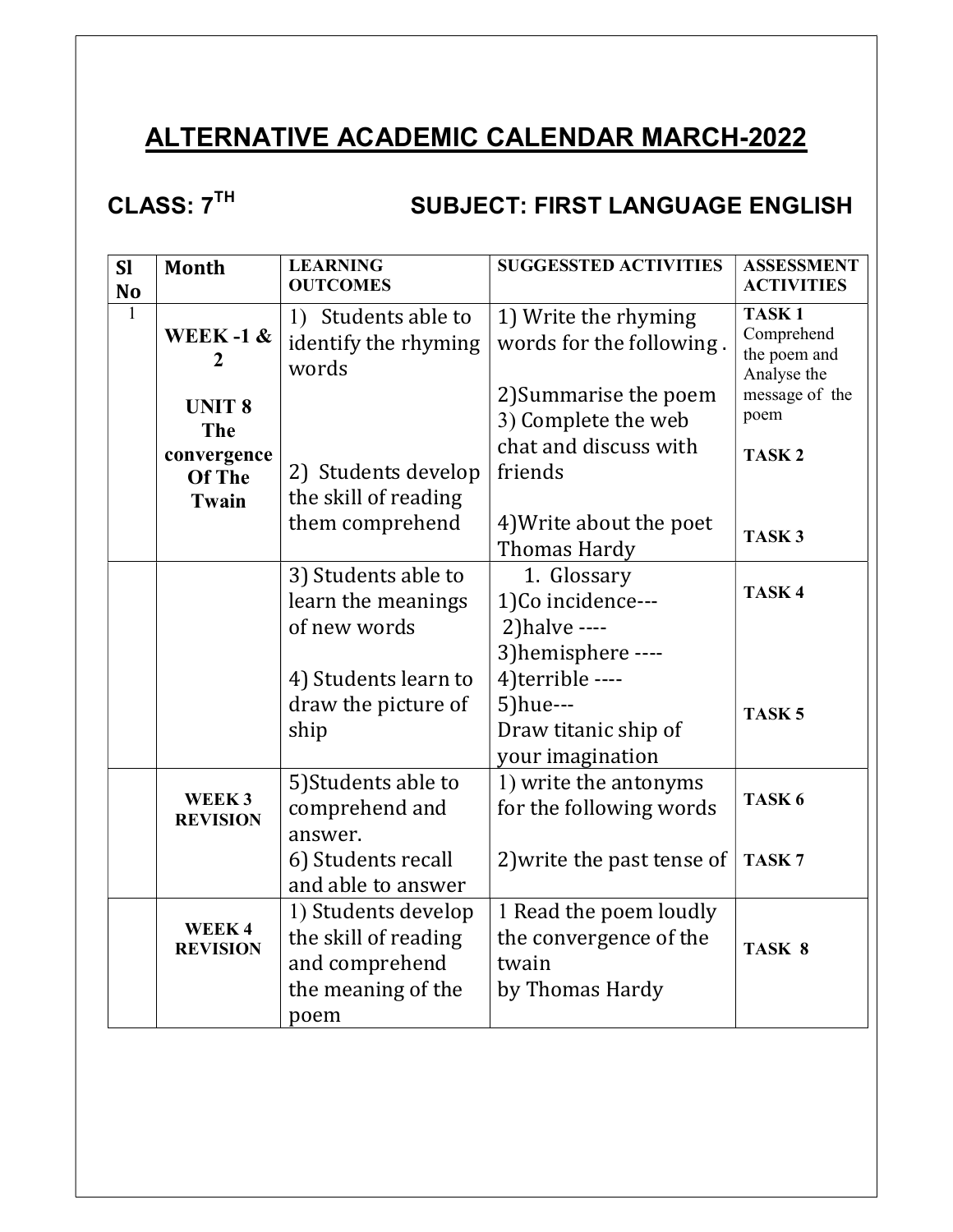Find the rhyming words for the following words from the poem.

- 1. Grew -
- 2. Be
- 3. Bent -
- 4. Years -

#### Task: 2

Discuss with your friends and complete the web chart given below.





Project work;

Collect the picture of Thomas Hardy and write few sentences about him.

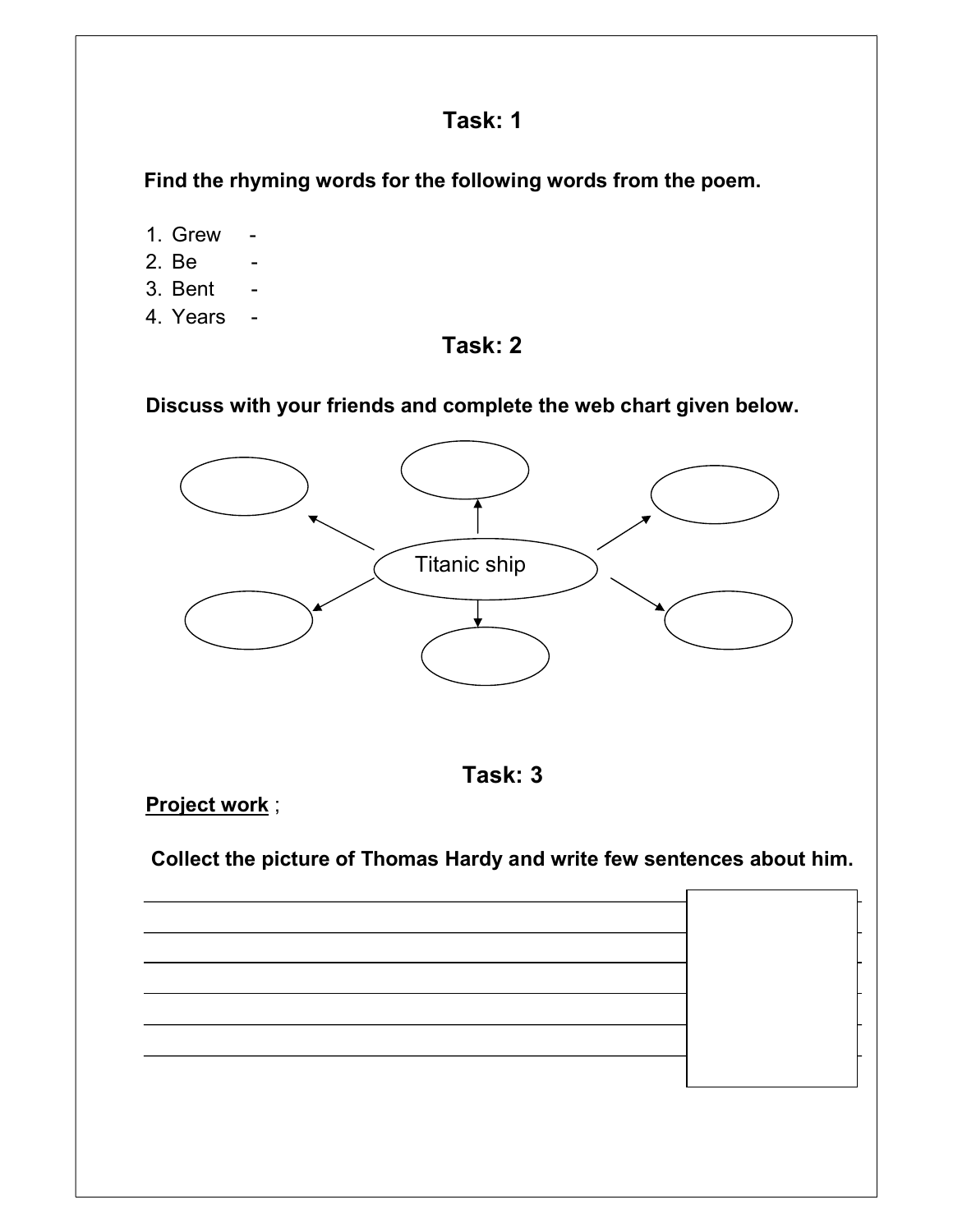Write the glossary of the following words.

| 1. Coincidence |  |
|----------------|--|
| 2. halve       |  |
| 3. hemisphere  |  |
| 4. terrible    |  |
| $5.$ hue       |  |

## Task: 5

## Draw a picture of a Titanic Ship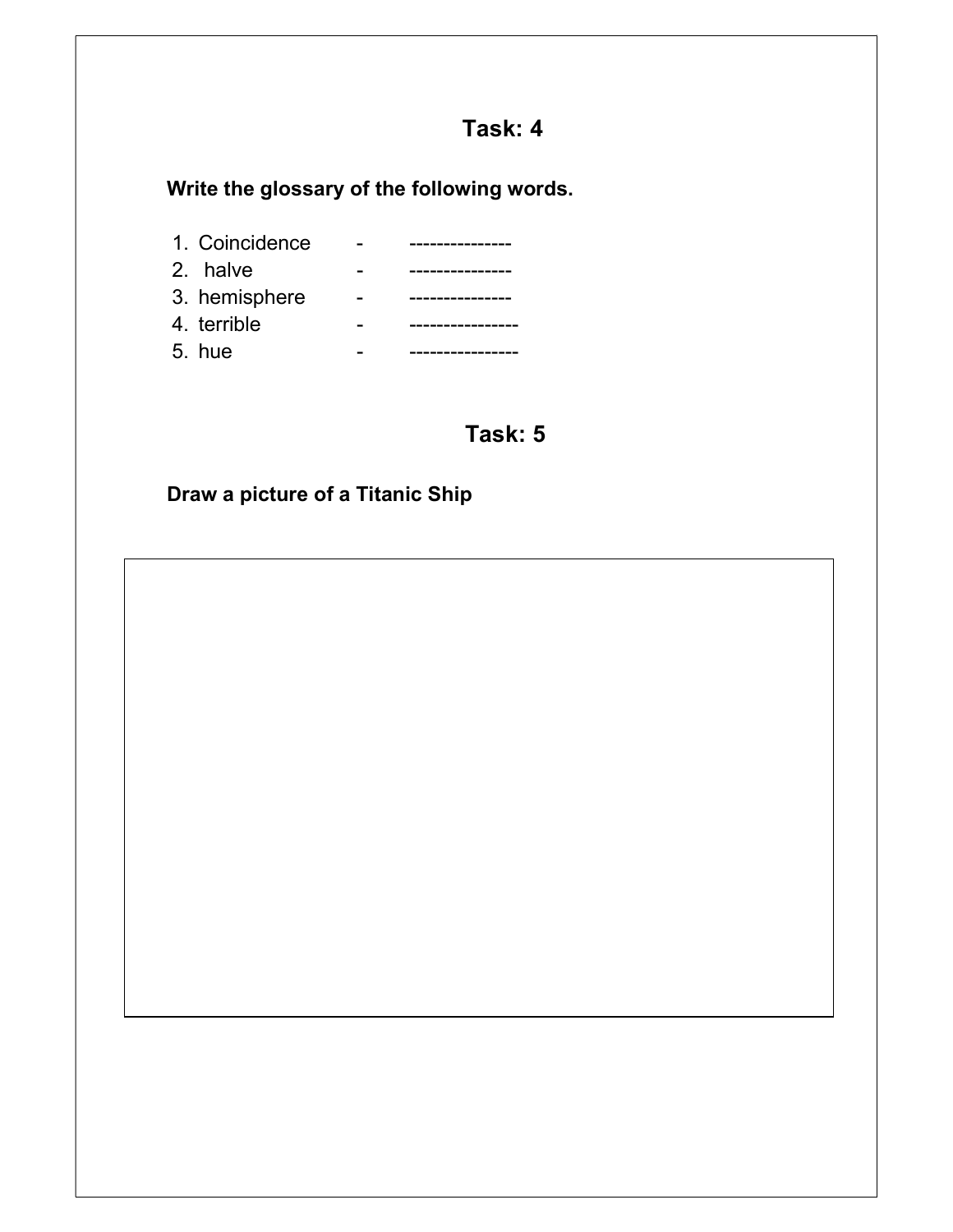## Write the antonyms of the given words.

- 1. Smart X ----------------
- 2. silent X ----------------
- 3. mortal X ----------------
- 4. later X ----------------

#### Task: 7

#### Write the past tense of

- 1. Grew -
- 2. See
- 3. Bend
- 4. Come -

#### Task: 8

#### Read the poem loudly.

'The Convergence of the Twin by Thomas Hardy'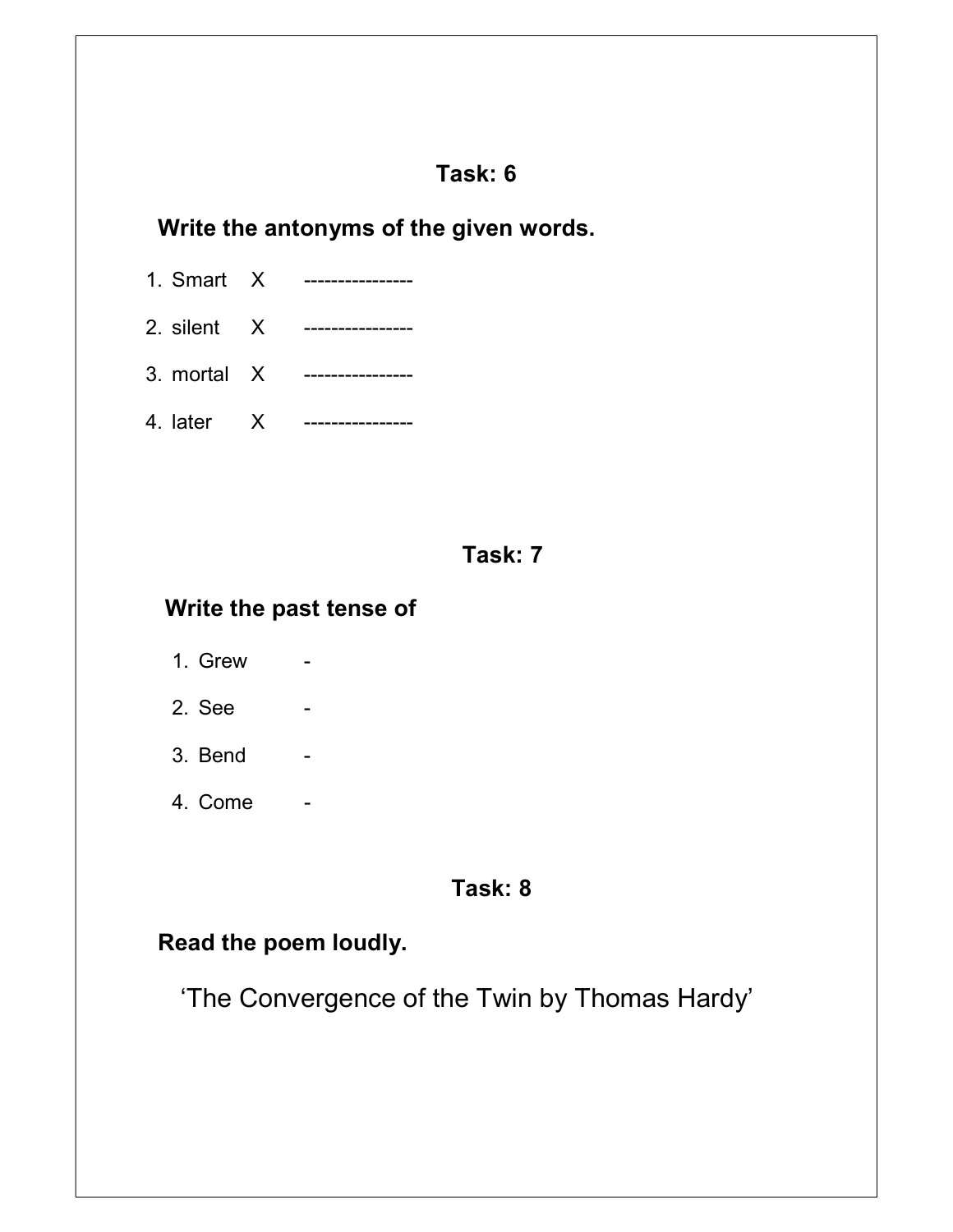## Grammar

## Give one word for the following:

1. The place where wild animals live ----------------

2. Father's father is ----------------

3. The young one of a dog is called ---------------

4. A period of Hundred years -----------------

5. A person wanders from one place to another place is a ------------------

6. A doctor who trained to treat sick animals ---------------------------

7. One who loves his own nation ----------------------

## Task: 10

## Give the other gender of:

| 1. Grandfather - - |  |
|--------------------|--|
| 2. Tiger           |  |
| 3. Boy             |  |
| 4. Uncle           |  |
| 5. Husband         |  |
| 6. He              |  |
| 7. Lion            |  |